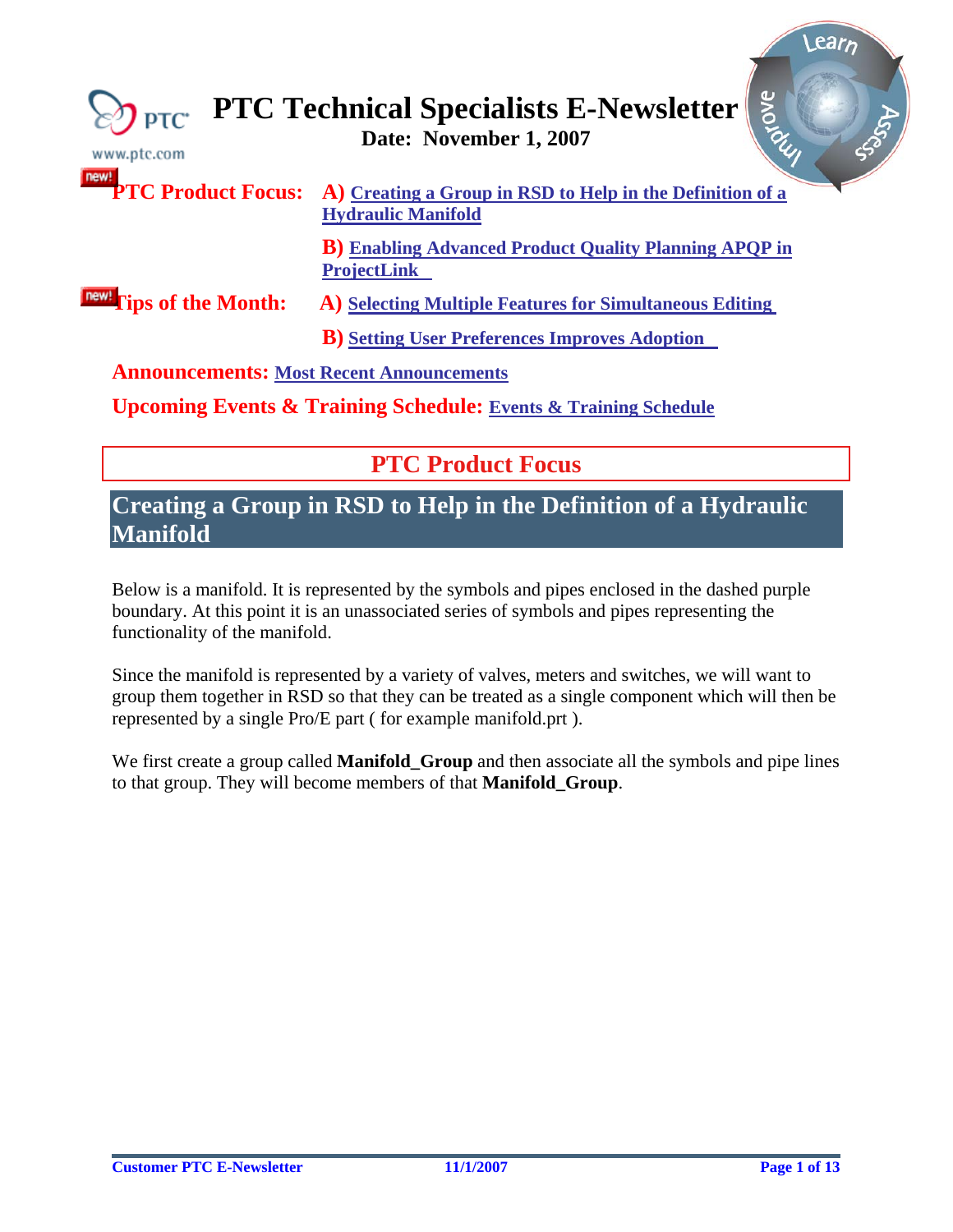

## **Create the Group**

Go to the Catalog Explorer and select Groups under the type pull down. **RMB** (right mouse button) on the **Groups** Folder and select **New Item**.

RMB functionality allows us to quickly and easily create a new group.

| Groups                | $\checkmark$<br>ř |
|-----------------------|-------------------|
| <b>Group Folders</b>  |                   |
| <b>Company</b> Groups |                   |
|                       | New Folder        |
|                       | <b>New Item</b>   |
|                       | Cut               |
|                       | Copy              |
|                       | Paste             |
|                       | Link              |
|                       | Delete            |
|                       | Properties        |
|                       | New Shape         |
|                       | Export            |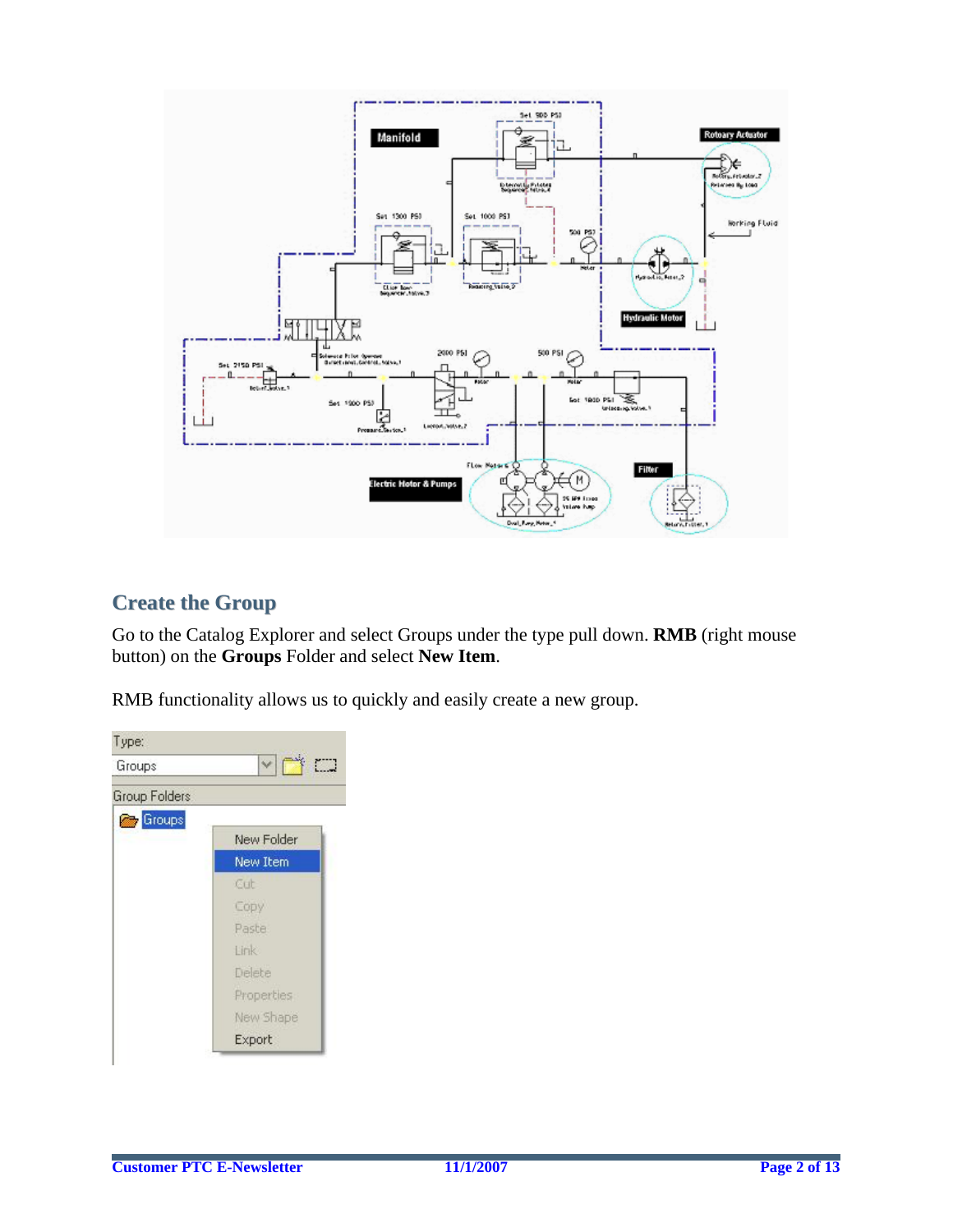Next **RMB** on the new group and select **Properties**. Change the name of the group, at the top, to **Manifold Group** and the **model name** parameter, down below, to the Pro/E part you want to be represented by the group (for example manifold.prt).



*This is how the information we generate here in RSD makes a connection to a 3D assembly.*<br>I we connection to a 3D assembly.

Select **OK** to finish the group's creation.

### **Add Geometry to the Group**

### **RMB** on **Manifold\_Group** and select **New Shape**.

We now need to create some geometry (temporary) to represent this group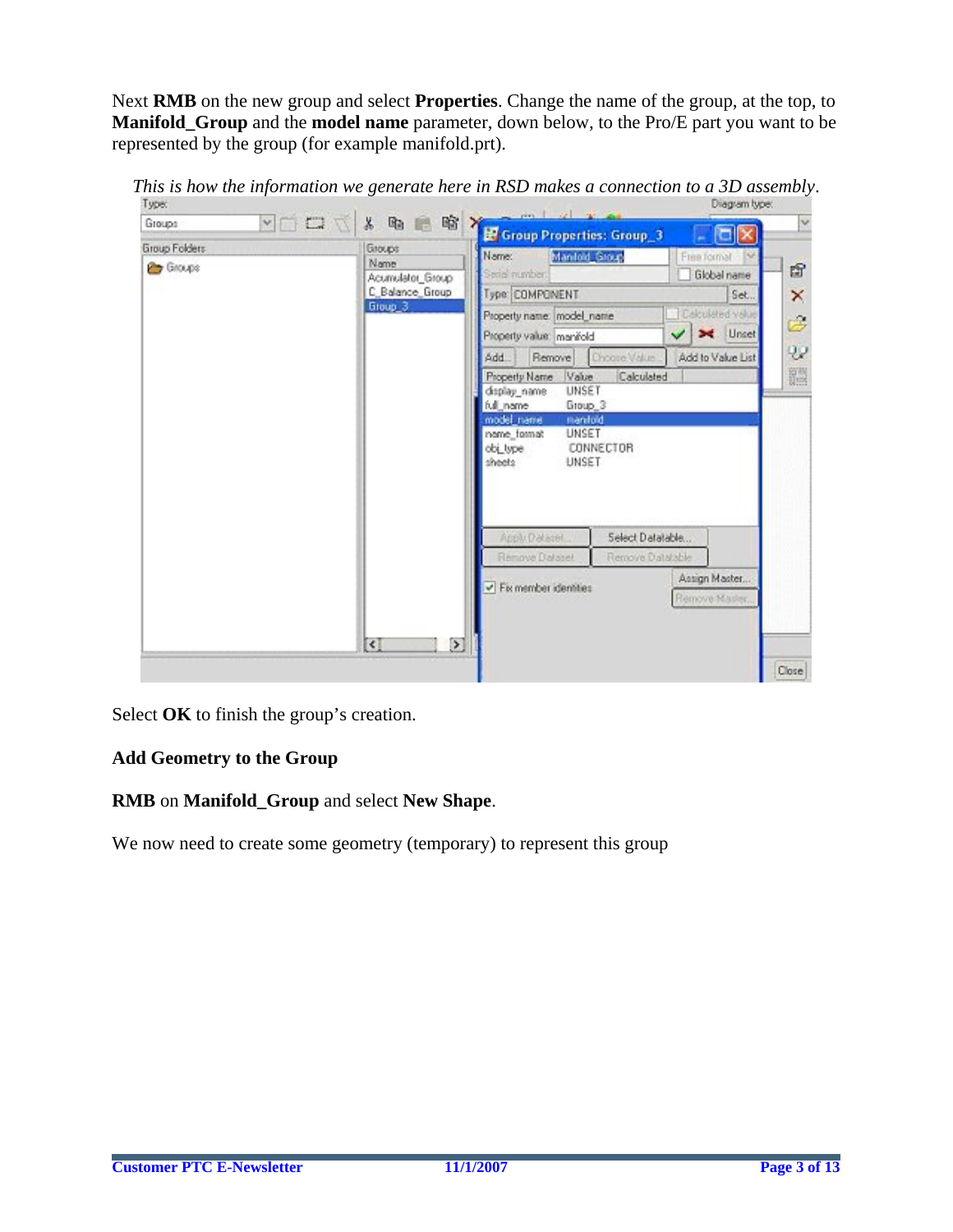| Groups |                                     |  |
|--------|-------------------------------------|--|
| Name   |                                     |  |
|        | Acumulator Group<br>C_Balance_Group |  |
|        | Manifold Group                      |  |
|        | New Folder                          |  |
|        | New Item                            |  |
|        | Cut                                 |  |
|        | Copy                                |  |
|        | Raste                               |  |
|        | Link                                |  |
|        | Delete                              |  |
|        | Properties                          |  |
|        | <b>New Shape</b>                    |  |
|        | Export                              |  |

Select the **NEWGROUP** template from the list.

| <b>Catalog Templates</b> |          |                           | Template Sheets        |
|--------------------------|----------|---------------------------|------------------------|
| Catalog Templates        | Name     | Descr                     |                        |
|                          | ΑO       | template                  |                        |
|                          | А1       | template                  |                        |
|                          | A2       | template                  |                        |
|                          | A3       | template                  |                        |
|                          | A4H      | template                  |                        |
|                          | A4V      | template                  |                        |
|                          | AH       | template                  |                        |
|                          | AV       | template                  |                        |
|                          | B        | template                  | the foreing treasurer) |
|                          | C        | template                  |                        |
|                          | D        | template                  |                        |
|                          | E        | template                  |                        |
|                          |          | INCH_NEWB Impertial NEWBL |                        |
|                          |          | INCH_NEW Impertial NEWGF  |                        |
|                          |          | INCH_NEWP Imperial NEWPOI |                        |
|                          | NEWBLOCK | template                  |                        |
|                          | NEWGROUP | template                  |                        |
|                          | NEWPORT  | template                  |                        |

Select the **Open Shape** icon on the right and pick **Close** in the bottom right corner of the window. This closes the catalog template window so you can access the opened shape. There are a variety of templates we can access to create anything we need for our design.

⊘⇒ Select **Line** tool from the pulldown on the left of the screen. Select the Create Circles icon and create a circle at the center of the component datum. With the grid turned on drag the diameter to a size of at least 2 grid squares.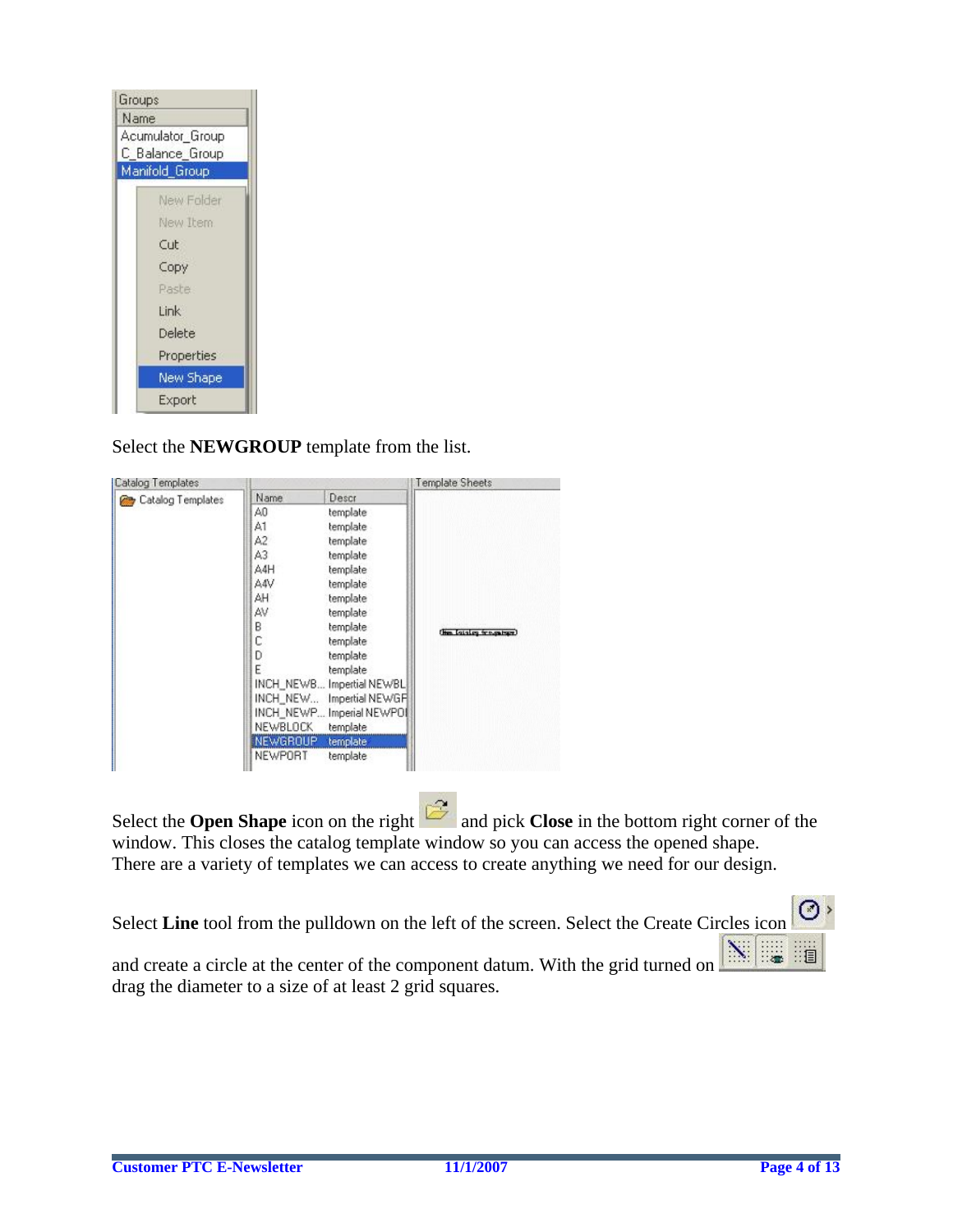

### Select **Window/Close** and select the **Manifold\_Group** to close its window.



*Now, that we have some geometry to represent our group, from a visibility standpoint. let's close the group creation window.* 

### **Placing the Group**

Open the Catalog Explorer select the **place new group** icon and place the **Manifold-Group** instance somewhere inside the purple dashed boundary of the manifold on the diagram. It automatically attaches to our mouse and we simply place it where needed. We can continue placing additional copies of the group or just exit.

**RMB/Exit Tool** then close the catalog explorer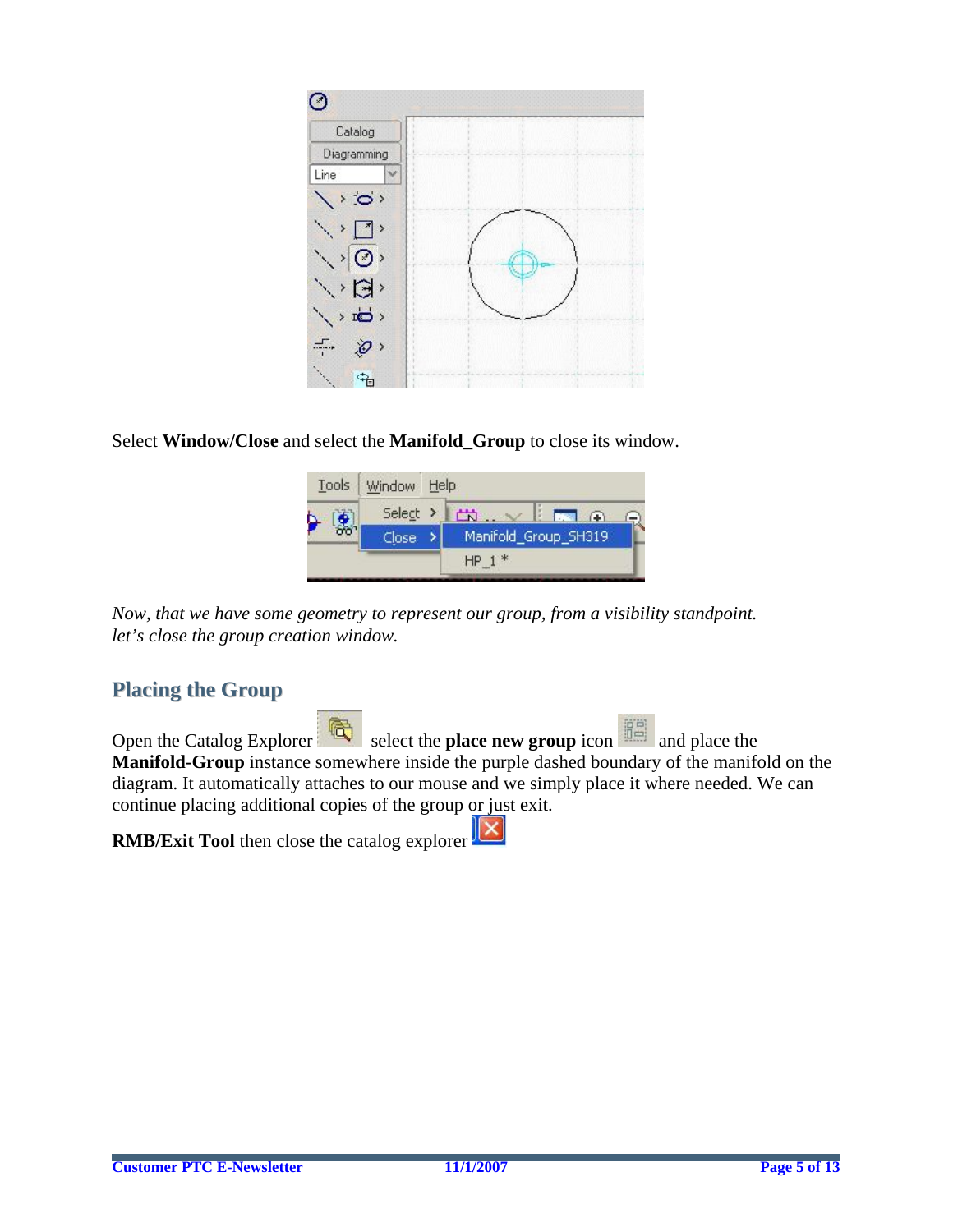

*We now need to create some additional geometry in the group and add the existing symbols and pipelines to it.* 

## **Open the Group for Editing**

If the group geometry (circle) is not highlighted (in red) select it to make sure it is selected.

Pick the Open Shape icon from the **Diagraming** tool tray. Now any geometry created will be added to the **Manifold\_Group** group. Select the Line tool tray and select the **Create Solid Line** icon



*First we open up the group to add additional boundary geometry to the circle we first created. This becomes part of our group's definition.* 

## **Sketch the Groups Boundary**

*We will create this boundary around the manifold symbols by sketching it on top of the original.* 

Sketch on top of the existing (purple dashed line) manifold boundary box. You will be creating a series of connected lines. **RMB/Exit Tool** when finished.

## **Modifying the Boundary Properties**

 Select the newly created line **RMB/Properties** and modify the line font to **Chain Medium** and its color to something different.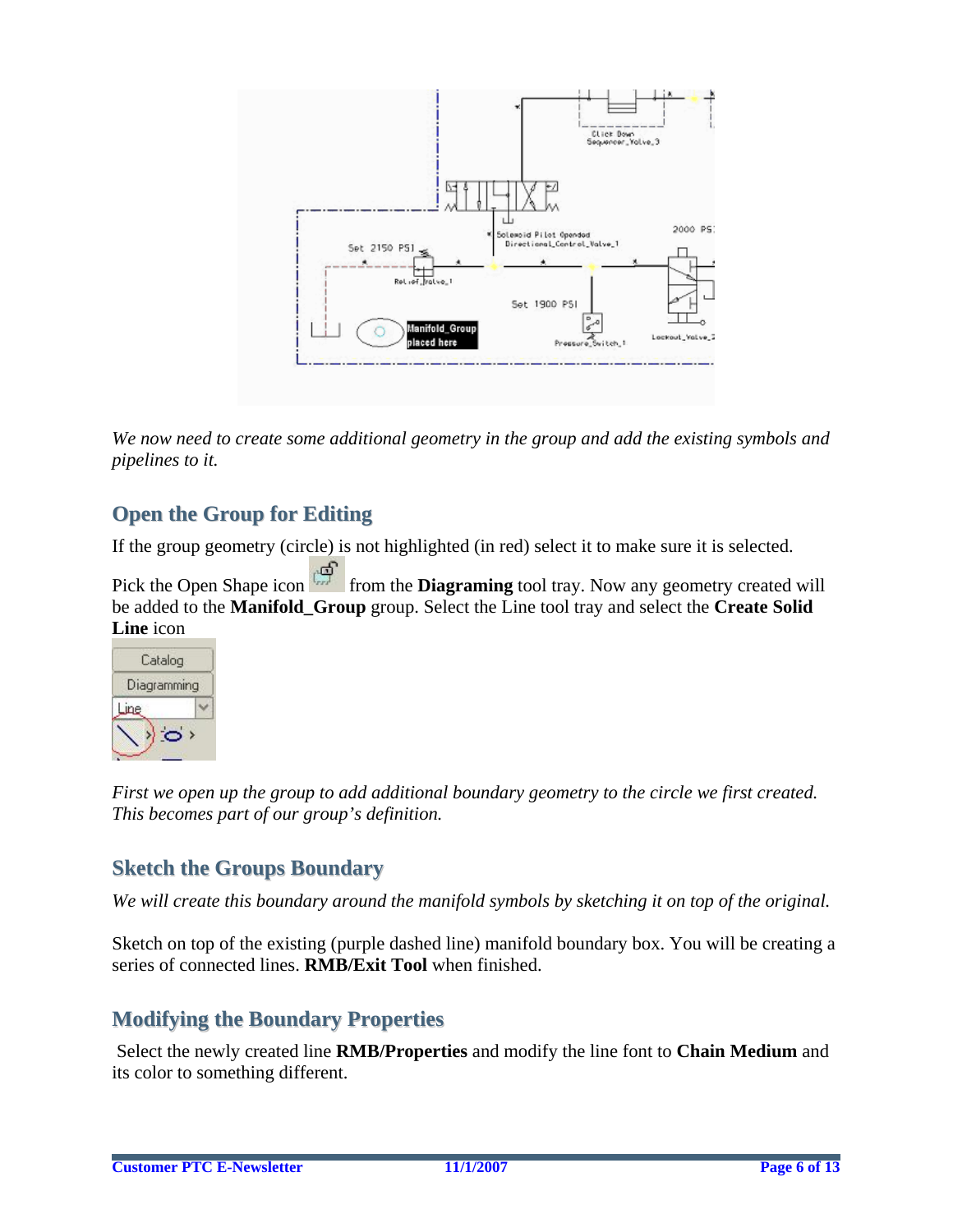

## **Deleting the Old Boundary**

*The new boundary is part of our group. We can delete the old one as it is no longer needed.* 

Select the Close Shape icon from the Diagraming tool tray. Pick the previous boundary **RMB/Delete**.

## **Deleting the Temporary Circle Geometry**

Select the group by picking the circle or the boundary, Both the circle and the newly created boundary should highlight, Select the Open Shape icon then select the circle. **RMB/Delete** and then the Close Shape icon . Your display should look like the image here, with the circle entity removed.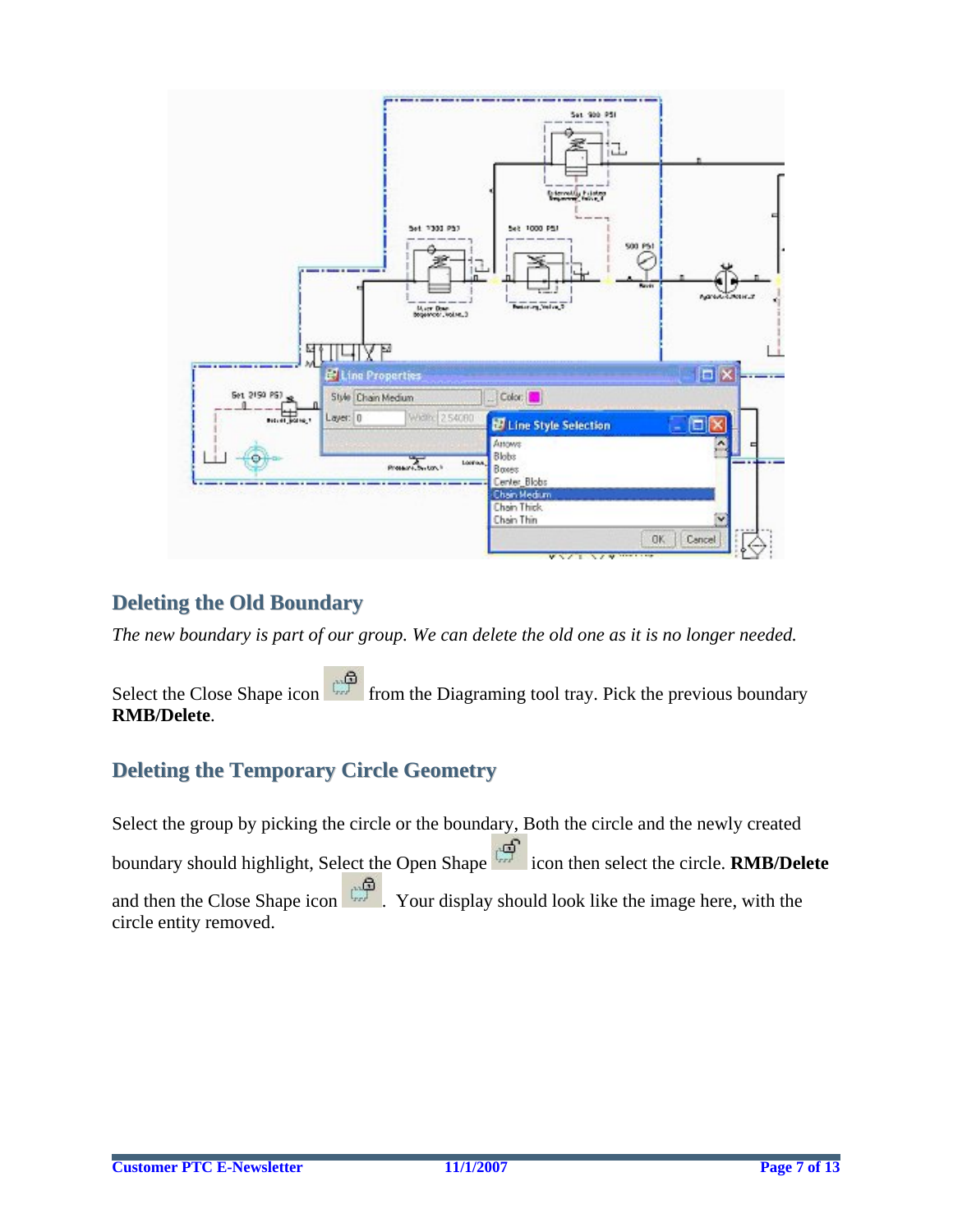

## **Selecting Entities to Add to the Group**

*At this point we will add the desired symbols and pipelines to the Manifold\_Group. These represent the functions of the manifold. A simple drag box selects all we need.* 

First drag a box around all the entities inside the new boundary.



## **De-selecting Unwanted Entities**

Hold the <CTRL> key and select the highlighted pipelines that cross the manifold boundary. This unselects those highlighted pipelines and prevents them from being added to the group. *These pipelines will be the hoses we route in Pro/PIPING between the various components and the manifold. They are not part of the manifold.*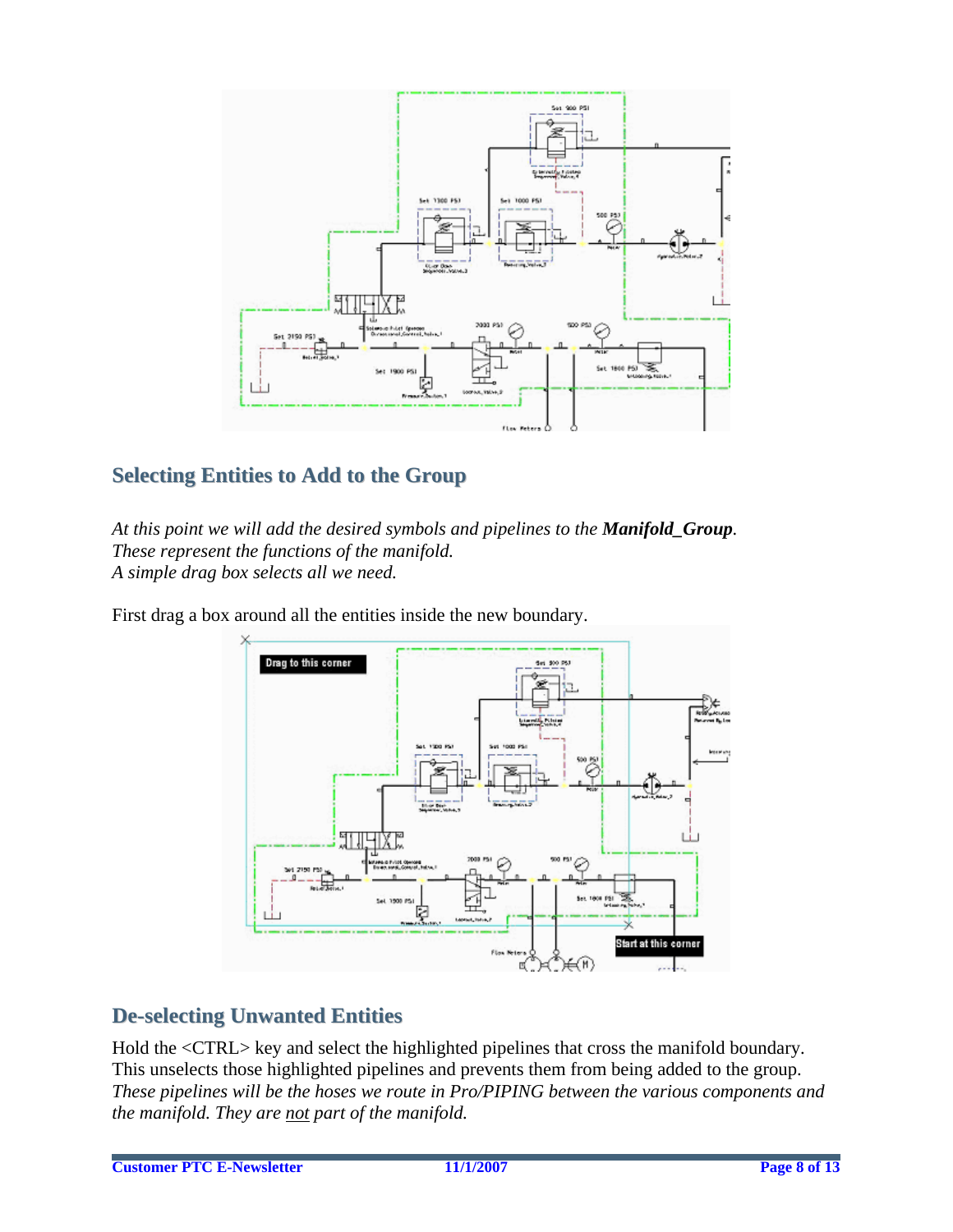## <span id="page-8-0"></span>**Adding Symbols to the Group**

We will now add the highlighted entities to the group by selecting the Re-Parent icon  $\frac{1}{\sqrt{2}}$  from the Diagraming tool tray. Select the group we want to have the selected entities added to by picking the manifold boundary.



To test the group, first clear any highlighted entities by **RMB/Delselect All**  Now select the boundary. Everything inside should highlight along with the boundary itself. **RMB/Delselect All** to clear**.** 

[Back To Top](#page-0-0)

**PTC Product Focus** 

**Enabling Advanced Product Quality Planning APQP in ProjectLink** 

[Click Here To View](http://members.shaw.ca/jpeng/newsletter/PTC_Technical_Specialists_E-Newsletter_11-01-2007_enterprise.pdf)

[Back To Top](#page-0-0)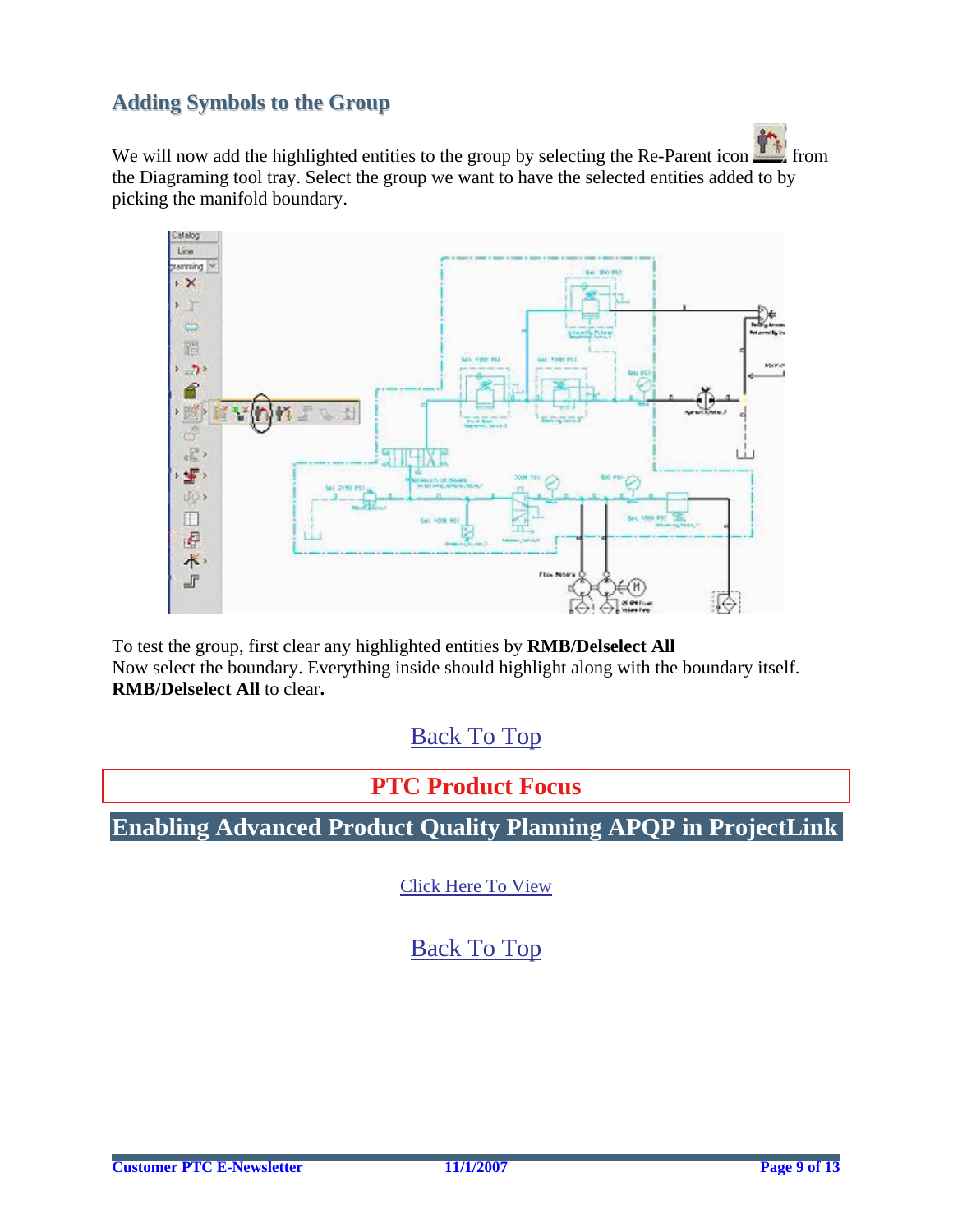# **Tips of the Month**

## <span id="page-9-0"></span>**Selecting Multiple Features for Simultaneous Editing**

Here is a mapkey "code" that will allow you select multiple features, on a part, at once, (without holding the Ctrl key) and modify them sequentially. Just cut and paste into your config.pro while in an editor like WordPad or Notepad.

### **mapkey \$F7 @MAPKEY\_NAME Modify Dimensions on Multiple Features;\ @MAPKEY\_LABELModify\_Dimensions;#MODIFY;#DIMENSION;**

# [Back To Top](#page-0-0)

# **Tips of the Month**

## **Setting User Preferences Improves Adoption**

[Click Here To View](http://members.shaw.ca/jpeng/newsletter/PTC_Technical_Specialists_E-Newsletter_11-01-2007_enterprise.pdf)

[Back To Top](#page-0-0)

## **Announcements**

Educational Resource Library

Learn things you always wanted to do - but didn't know you could.

This one stop educational resource library will help you learn more about PTC Solutions and provide you with technical materials developed by the product experts to help you become more productive.

Get tutorials, how-to videos and expert advice for:

- **Pro/ENGINEER** 
	- **EXECONCEPTED AND INCOCOCOLLET** Conceptual and Industrial Design
	- **•** Detailed Design
	- **Simulation/Analysis**
	- **Production**
	- Design Collaboration
- **Windchill PDMLink**
- Windchill ProjectLink
- Pro/INTRALINK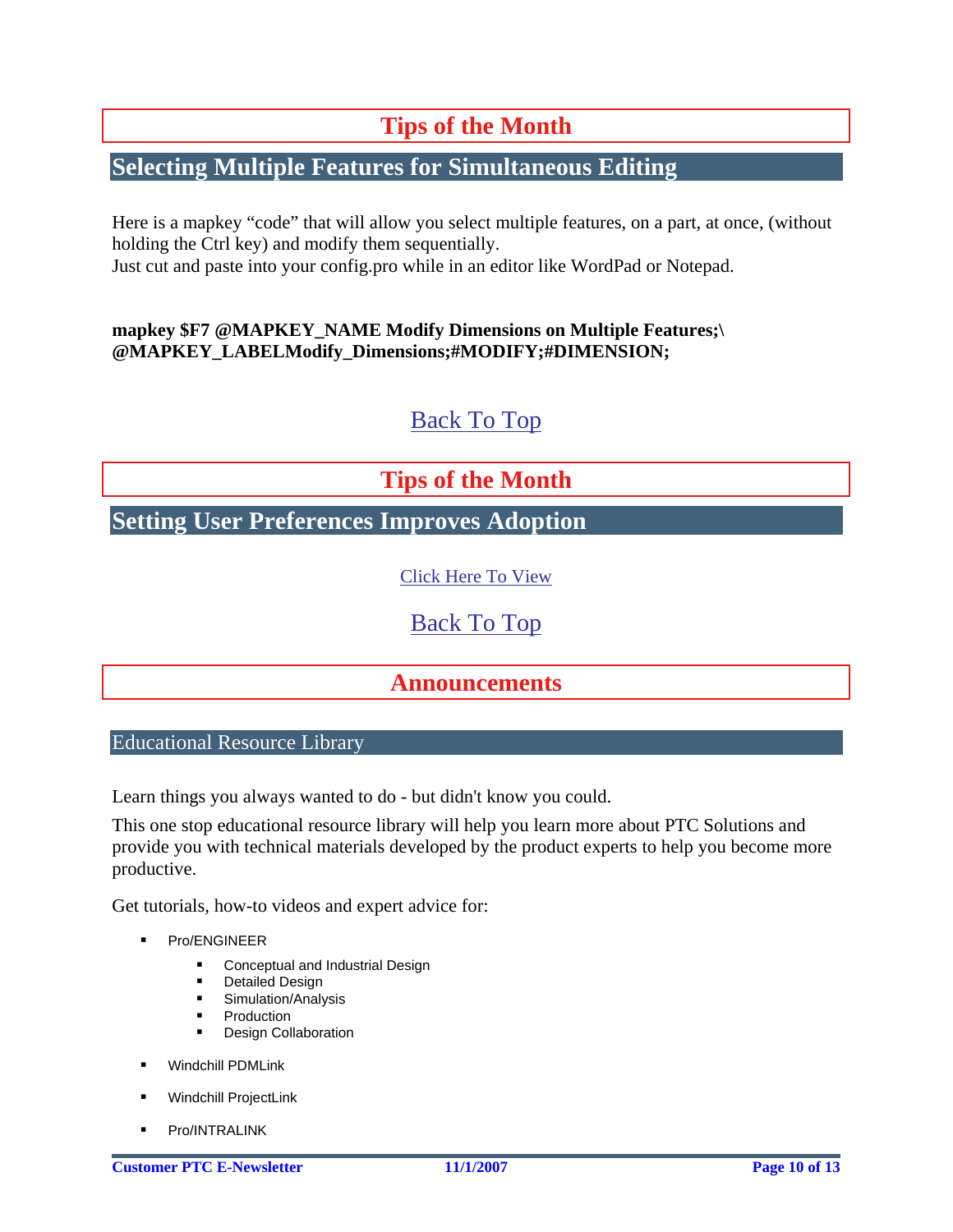PTC Online Tools

Check out the [Educational Resource Library](http://www.ptc.com/community/proewf/newtools/tutorials.htm) today.

PTC Tips & Techniques Newsletter Archives

Miss an issue! Can't find that awesome technique you read about? Fear not, you can click on the link below and go through our Customer PTC E-Newsletter archives.

[Click Here To Access](http://www.ptc.com/carezone/archive/index.htm)

It's better than finding the Covenant of the Ark!

### PTC Tips & Techniques Webcasts: Work Smarter. Not Harder.

Click below to see regularly scheduled Tips & Techniques technical Webcasts that are designed to provide you with the most popular time-saving tricks that Pro/ENGINEER users of all skill levels will find useful. Get more out of your maintenance dollars!

Tips & Techniques: Work Smarter Not Harder!

#### **E-PROFILES IS HERE!!**

We have been eagerly anticipating the debut of the new electronic version of Profiles Magazine and now it is here! This new web site will supplement the print edition of the magazine and will provide new useful features not feasible with paper media. e-Profiles will provide you with 24x7, worldwide access to key information previously available exclusively in the print version. "Tips & Tricks," a popular feature pioneered by Pro/USER, has also moved to the web and will be expanded as the site matures.

Please take a few minutes to check out this new web site. We don't think you will be disappointed.

<http://profilesmagazine.com/>

[Back To Top](#page-0-0)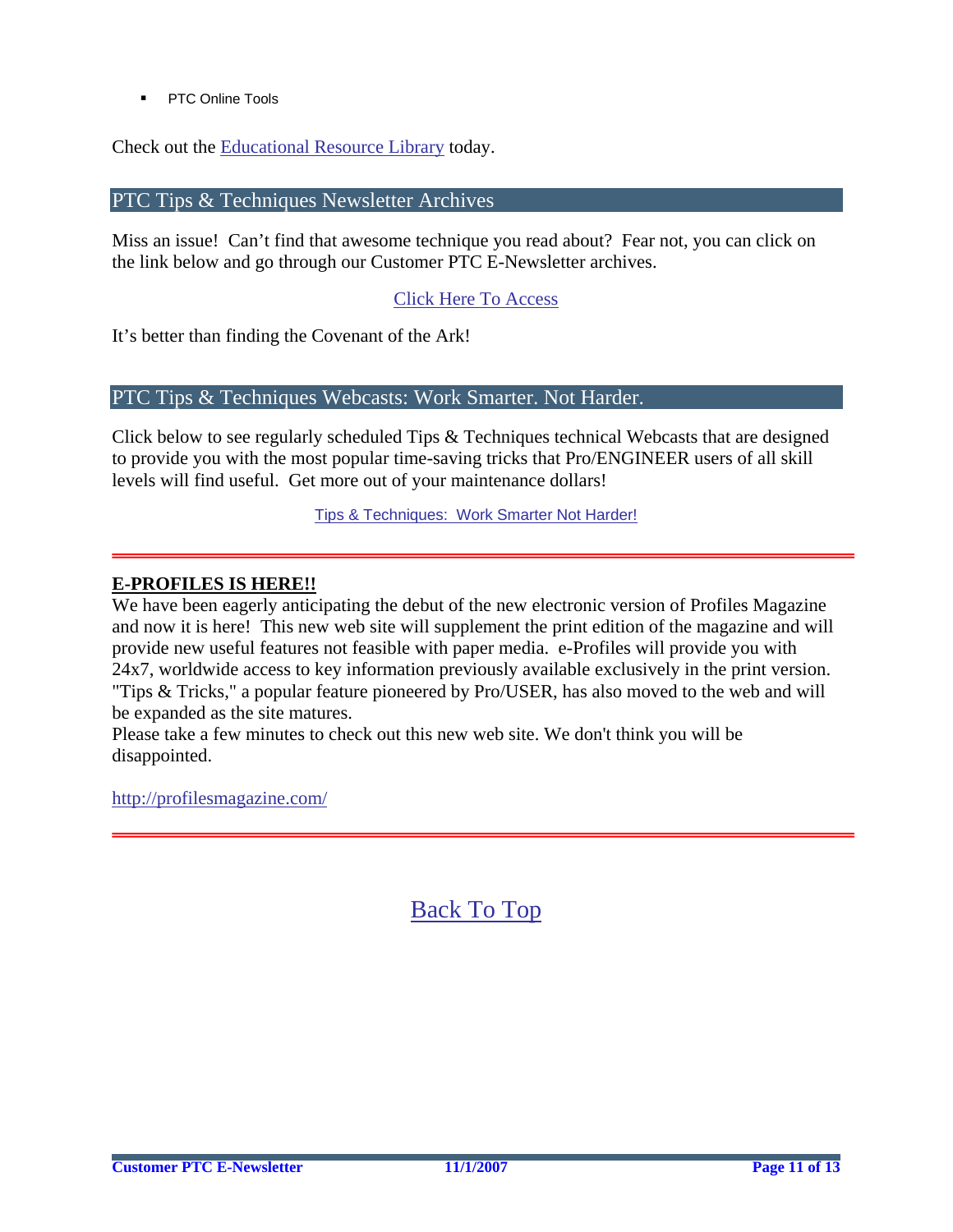# **Upcoming Events & Training Class Schedules**

<span id="page-11-0"></span>

| Upcoming, 2007      | Your local Pro/Engineer User Groups<br>http://www.ptcuser.org/rugs/   |
|---------------------|-----------------------------------------------------------------------|
| June $1 - 4$ , 2008 | Long Beach, CA USA<br>PTC/USER World Event<br>http://www.ptcuser.org/ |

#### Events

Our seminars and conferences seek to provide you with relevant information regarding product development trends in your industry as well as innovative software learning experiences. Think of them as a constructive day off where you can share experiences and swap ideas with your peers.

If you can't manage to get away, we'll bring it to you. Check back often for regularly scheduled live webcast events.

#### [You're Invited to Attend…](http://www.ptc.com/company/news/events/index.htm)

Please visit the [PTC Education Services](http://www.ptc.com/services/edserv/) website for the latest training information including course descriptions, schedules, locations, and pricing.

• Attend a course at any PTC Center and receive a free copy of Pro/ENGINEER Wildfire Student Edition!

<http://www.ptc.com/services/edserv/index.htm>

#### Live Instructor-Lead Virtual PTC Training Courses

Virtual Classrooms provide interactive learning with a trained PTC instructor in convenient and manageable sessions that last approximately 4 hours over a series of days. It's easy to join a class right from your desk using a phone or voice-over IP technology.

Sessions are performed just like a traditional ILT (including interactive exercises where you and the instructor can work on lab exercises together) and feature some of our most popular ILT courses. These sessions cover the exact same material as the traditional ILT in-center courses. Also look for some of our most frequently requested mini-topics delivered in the same format that are only an hour - two hours in duration.

If you have any questions about these sessions or would like to see getting other courses, not on this list, on the schedule please feel free to contact me for more details. They are a great way to bring training to you without you having to worry about location or being out from work for long stretches.